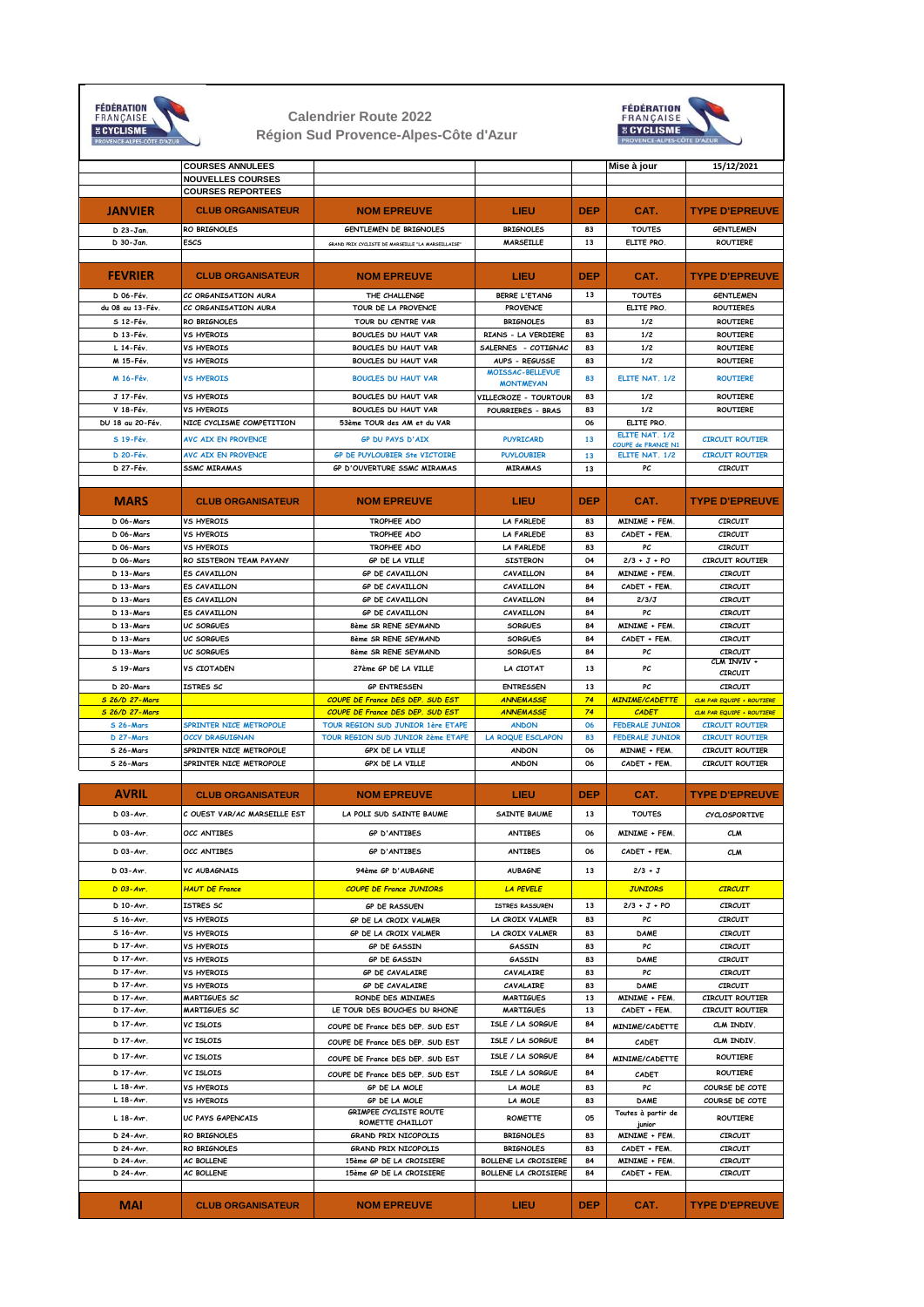| D 01-Mai             | <b>VC ARLESIEN</b>           | SOUVENIR ANDRE BESNARD                           | <b>ARLES</b>              | 13         | $2/3 + J + PO$         | <b>CIRCUIT ROUTIER</b> |
|----------------------|------------------------------|--------------------------------------------------|---------------------------|------------|------------------------|------------------------|
| D 01-Mai             | <b>VC ARLESIEN</b>           | SOUVENIR ANDRE BESNARD                           | <b>ARLES</b>              | 13         | <b>MINIME + FEM.</b>   | <b>CIRCUIT ROUTIER</b> |
| <b>D</b> 01 - Mai    | <b>VC ARLESIEN</b>           | SOUVENIR ANDRE BESNARD                           | <b>ARLES</b>              | 13         | CADET + FEM            | <b>CIRCUIT ROUTIER</b> |
|                      |                              |                                                  |                           |            |                        |                        |
| <b>D</b> 01 - Mai    | <b>NOUVELLE AQUITAINE</b>    | <b>CHRONO 47</b>                                 | NA                        |            | <b>JUNIORS</b>         | <b>CLM PAR EQUIPES</b> |
|                      | ISTRES SC                    | GP JEAN MARIE EINAUDI                            |                           | 13         |                        |                        |
| D 08-Mai             |                              | RONDE DES MINIMES                                | FOS SUR MER               |            | MINIME + FEM.          | <b>CIRCUIT</b>         |
| D 08-Mai             | ISTRES SC                    | GP JEAN MARIE EINAUDI                            | <b>FOS SUR MER</b>        | 13         | CADET + FEM.           | CIRCUIT                |
|                      |                              | TOUR DES BOUCHES DU RHONE                        |                           |            |                        |                        |
| D 08-Mai             | ATTC HAUTE PROVENCE          | <b>BOUCLES DU VERDON</b>                         | <b>GREOUX LES BAINS</b>   | 04         | <b>TOUTES</b>          | <b>CYCLOSPORTIVE</b>   |
|                      |                              |                                                  | SAINT ETIENNE LES         |            |                        |                        |
| S 14-Mai             | CD 04                        | TOUR REGION SUD JUNIOR 3ème ETAPE                | <b>ORGUES</b>             | 04         | <b>FEDERALE JUNIOR</b> | <b>CIRCUIT ROUTIER</b> |
|                      |                              |                                                  | <b>SAINT BONNET EN</b>    |            |                        |                        |
| D 15-Mai             | CD 05                        | <b>TOUR REGION SUD JUNIOR 4ème ETAPE</b>         | <b>CHAMPSAUR</b>          | 05         | <b>FEDERALE JUNIOR</b> | <b>CIRCUIT ROUTIER</b> |
| D15-Mai              | <b>VS CIOTADEN</b>           | 34ème GP DE LA M.P. Tous                         | LA CIOTAT                 | 13         | MINIME + FEM.          | CIRCUIT                |
|                      |                              | <b>LEO LAGRANGE</b>                              |                           |            |                        |                        |
| D 15-Mai             | <b>VS CIOTADEN</b>           | 8ème GP MB 92 LE TOUR DES BOUCHES DU             | LA CIOTAT                 | 13         | CADET + FEM.           | <b>CIRCUIT</b>         |
|                      |                              | <b>RHONE</b>                                     |                           |            |                        |                        |
| D 15-Mai             | CC VENCE                     | GRANFONDO LA VENCOISE                            | <b>VENCE</b>              | 06         | <b>TOUTES</b>          | <b>CYCLOSPORTIVE</b>   |
| D 15-Mai             | AC ORANGEOIS                 | SOUVENIR LOUIS GIORGI                            | <b>GRES D'ORANGE</b>      | 84         | MINIME + FEM.          | <b>CIRCUIT</b>         |
| D 15-Mai             | AC ORANGEOIS                 | SOUVENIR LOUIS GIORGI                            | <b>GRES D'ORANGE</b>      | 84         | CADET + FEM.           | <b>CIRCUIT</b>         |
|                      |                              |                                                  |                           |            |                        |                        |
| D 15-Mai             | <b>AC ORANGEOIS</b>          | SOUVENIR LOUIS GIORGI                            | <b>GRES D'ORANGE</b>      | 84         | PC                     | <b>CIRCUIT</b>         |
|                      |                              |                                                  |                           |            |                        |                        |
| S 21 et D 22 mai     | RO DE SISTERON               | <b>GP DES MUTUELLES</b>                          | COMCOM DE SISTERON        | 04         | $2/3 + J + PO$         | COURSE A ETAPES        |
| S 21-Mai             | UC SORGUES                   | 13ème SOUVENIR BRUNO MURA                        | <b>SORGUES</b>            | 84         | MINIME + FEM.          | <b>CIRCUIT</b>         |
| S 21-Mai             | UC SORGUES                   | 13ème SOUVENIR BRUNO MURA                        | <b>SORGUES</b>            | 84         | CADET + FEM.           | <b>CIRCUIT</b>         |
|                      |                              |                                                  |                           |            |                        |                        |
| <b>D</b> 22-Mai      | <b>VC LA POMME MARSEILLE</b> | GP CYCLSTE DE LA REGION SUD                      | A DEFINIR                 | 13         | <b>FEDERALE JUNIOR</b> | <b>ROUTIERE</b>        |
| D 22-Mai             | VS SEYNOIS                   | <b>ELAN VAROIS</b>                               | LA SEYNE                  | 83         | MINIME + FEM.          | CLM + CIRCUIT          |
| D 22-Mai             | VS SEYNOIS                   | <b>ELAN VAROIS</b>                               | LA SEYNE                  | 83         | CADET + FEM.           | CLM + CIRCUIT          |
| J 26-Mai             | CS CAVAILLON                 | CORSO DE CAVAILLON                               | CAVAILLON                 | 84         | $2/3 + J$              | <b>CIRCUIT</b>         |
|                      |                              |                                                  |                           |            |                        |                        |
| J 26-Mai             | CS CAVAILLON                 | CORSO DE CAVAILLON                               | CAVAILLON                 | 84         | PC                     | CIRCUIT                |
| V 27-Mai             | ISTRES SC                    | NOCTURNE D'ISTRES                                | <b>ISTRES</b>             | 13         | $2/3 + J + PO$         | <b>CIRCUIT</b>         |
|                      |                              |                                                  |                           |            |                        |                        |
| S 28-Mai             | CLUB ALPES AZUR              | MERCAN'TOUR CLASSIC CYCLO                        | VALBERG                   | 06         | <b>TOUTES</b>          | CYCLOSPORTIVE          |
| S 28-Mai             | CYCLISME OUEST VAR           | <b>GP DU BEAUSSET</b>                            | LE BEAUSSET               | 83         | PC                     | <b>CIRCUIT</b>         |
|                      | <b>VC LE THOR GADAGNE</b>    |                                                  | ALTHEN DES PALUDS         | 84         | MINIME + FEM.          | <b>CIRCUIT</b>         |
| D 29-Mai             |                              | 5ème GRAND PRIX                                  |                           |            |                        |                        |
| D 29-Mai             | VC LE THOR GADAGNE           | 5ème GRAND PRIX                                  | ALTHEN DES PALUDS         | 84         | CADET + FEM.           | CIRCUIT                |
| D 29-Mai             | OCC ANTIBES                  | GP DE VALBERG                                    | <b>VALBERG</b>            | 06         | $2/3 + J$              | <b>ROUTIERE</b>        |
|                      |                              |                                                  |                           |            |                        |                        |
| D 29-Mai             | OCC ANTIBES                  | COUPE DE France DES DEP. SUD EST                 | <b>VALBERG</b>            | 06         | MINIME/CADETTE         | <b>ROUTIERE</b>        |
| D 29-Mai             | OCC ANTIBES                  | COUPE DE France DES DEP. SUD EST                 | VALBERG                   | 06         | CADET                  | <b>ROUTIERE</b>        |
|                      |                              | <b>MERCAN'TOUR CLASSIC</b>                       |                           |            |                        |                        |
| M 31-Mai             | CLUB ALPES AZUR              | ALPES-MARITIMES                                  | VALBERG                   | 06         | ELITE PRO.             | <b>ROUTIERE</b>        |
|                      |                              |                                                  |                           |            |                        |                        |
|                      |                              |                                                  |                           |            |                        |                        |
|                      |                              |                                                  |                           |            |                        |                        |
| JUIN                 | <b>CLUB ORGANISATEUR</b>     | <b>NOM EPREUVE</b>                               | LIEU                      | <b>DEP</b> | CAT.                   | <b>TYPE D'EPREUVE</b>  |
| M 01-Juin            | VC ARLESIEN                  | GP DE LA SAINT MARCELLIN                         | <b>BOULBON</b>            | 13         | $3 + J + PO$           | <b>CIRCUIT</b>         |
|                      |                              |                                                  |                           |            |                        |                        |
| S 04 ou D 05-juin    | OCCV DRAGUIGNAN              | <b>CHAMPIONNAT REGIONAL</b>                      | <b>VILLECROZE</b>         | 83         | $1/2$ + ESPOIR         | <b>CIRCUIT ROUTIER</b> |
| $504 - J$ uin        | <b>AURA</b>                  | <b>CLASSIQUE DES ALPES</b>                       | <b>AURA</b>               |            | <b>JUNIORS</b>         | <b>MONTAGNE</b>        |
| S 04-Juin            | <b>VS HYEROIS</b>            | TOUR CYCLISTE VERDON                             | <b>REGUSSE</b>            | 83         | PC                     | CIRCUIT ROUTIER        |
| D 05-Juin            |                              |                                                  |                           |            | РC                     |                        |
|                      | VS HYEROIS                   | TOUR CYCLISTE VERDON                             | ARTIGNOSC                 | 83         |                        | CIRCUIT ROUTIER        |
| D 05-Juin            | VS HYEROIS                   | TOUR CYCLISTE VERDON                             | <b>AIGUINES</b>           | 83         | PC                     | CIRCUIT ROUTIER        |
| D 05-Juin            | CVC MONTFAVET                | 5ème SOUVENIR G. LALEMENT                        | <b>MONTFAVET</b>          | 84         | $3/J + PO$             | <b>CIRCUIT</b>         |
| L 06-Juin            | <b>VS HYEROIS</b>            | TOUR CYCLISTE VERDON                             | <b>VERIGNON</b>           | 83         | PC                     | <b>CLM</b>             |
| L 06-Juin            | <b>VS HYEROIS</b>            | TOUR CYCLISTE VERDON                             | <b>BAUDUEN</b>            | 83         | PC                     | CIRCUIT ROUTIER        |
| D 12-Juin            | HC AUBAGNE                   | 28ème SOUVENIR LOUIS AIMAR                       | <b>AUBAGNE</b>            | 13         | <b>TOUTES</b>          | <b>RANDONNEE</b>       |
|                      | <b>VC ROCHEVILLOIS</b>       | SOUVENIR TABA VIAL                               | <b>VALDEROURE</b>         | 06         | MINIME + FEM.          | <b>CIRCUIT ROUTIER</b> |
| D 12-Juin            |                              | TOUR DES ALPES-MARITIMES                         |                           |            |                        |                        |
| D 12-Juin            | VC ROCHEVILLOIS              | SOUVENIR ROBERT TABA<br>TOUR DES ALPES-MARITIMES | VALDEROURE                | 06         | CADET + FEM.           | <b>CIRCUIT ROUTIER</b> |
| D 12-Juin            | <b>GFNY MONT VENTOUX</b>     | LA PIERRE GF MONT VENTOUX                        | VAISON - VENTOUX          | 84         | <b>TOUTES</b>          | CYCLOSPORTIVE          |
|                      |                              |                                                  |                           |            |                        |                        |
| $D$ 12-Juin          | <b>VC LA POMME MARSEILLE</b> | GP CYCLSTE DE LA REGION SUD                      | A DEFINIR                 | 13         | <b>FEDERALE JUNIOR</b> | <b>ROUTIERE</b>        |
| M 14-Juin            | <b>GFNY MONT VENTOUX</b>     | <b>CHALLENGES</b>                                | VAISON - VENTOUX          | 84         | ELITE PRO.H            | ROUTIERE               |
| M 14-Juin            | <b>GFNY MONT VENTOUX</b>     | <b>CHALLENGES</b>                                | VAISON - VENTOUX          | 84         | ELITE PRO.F            | ROUTIERE               |
| <b>M 14-Juin</b>     | MARTIGUES SC                 | LA RONDE VENITIENNE                              | <b>MARTIGUES</b>          | 13         | 1/2/3                  | CIRCUIT                |
| M 14-Juin            | <b>MARTIGUES SC</b>          | LA RONDE VENITIENNE                              | <b>MARTIGUES</b>          | 13         | PC                     | <b>CIRCUIT</b>         |
|                      |                              |                                                  | CHATEAUNEUF               |            |                        |                        |
| S 18-Juin            | VC LE THOR GADAGNE           | 36ème GRAND PRIX DE LA VILLE                     | DE GADAGNE                | 84         | $2/3 + J + PO$         | <b>CIRCUIT</b>         |
| S 18-Juin            | <b>FC VAUCLUSTEN</b>         | GP DE LA SAINT PIERRE                            | <b>SARRIANS</b>           | 84         | PC                     | CIRCUIT ROUTIER        |
| S 18-Juin            | CLUB ALPES AZUR              | L'ALPES VERDON TOUR                              | CASTELLANE                | 04         | <b>TOUTES</b>          | CYCLOSPORTIVE          |
| D 19-Juin            | ISTRES SC                    |                                                  | ISTRES ENTRESSEN          | 13         | $2/3/J + PO$           | <b>CIRCUIT</b>         |
| D 19-Juin            | VC ST ANTOINE LA GAVOTTE     | RONDE DES MINIMES                                | <b>CORNILLON</b>          | 13         | MINIME + FEM.          | CIRCUIT                |
|                      |                              |                                                  |                           |            |                        |                        |
| D 19-Juin            | VC ST ANTOINE LA GAVOTTE     | TOUR DES BOUCHES DU RHONE CADETS                 | CORNILLON                 | 13         | CADET + FEM.           | CIRCUIT                |
| D 19-Juin            | VC ST ANTOINE LA GAVOTTE     | GDP DU CLUB                                      | CORNILLON                 | 13         | PC                     | CIRCUIT                |
| S 25 et D 26-juin    | RO DE SISTERON               | TOUR DES ALPES DE HAUTE PROVENCE                 | ORAISON - DIGNE           | 04         | $2/3 + PO$             | <b>COURSE A ETAPES</b> |
|                      |                              |                                                  | <b>FORCALQUIER</b>        |            |                        |                        |
| S 25-Juin            | <b>CVC MONTFAVET</b>         | TOUR REGION SUD JUNIOR 5ème ETAPE                | <b>MALEMORT DU COMTAT</b> | 84         | <b>FEDERALE JUNIOR</b> | <b>CIRCUIT ROUTIER</b> |
| $D$ 26-Juin          | <b>ISTRES SC</b>             | TOUR REGION SUD JUNIOR 6ème ETAPE                | <b>ISTRES</b>             | 13         | <b>FEDERALE JUNIOR</b> | CLM + CIRCUIT ROUTIER  |
| D 26-Juin            | CYCLISME OUEST VAR           | GP DE LA CADIERE D'AZUR                          | LA CADIERE D'AZUR         | 83         | PC                     | <b>CIRCUIT ROUTIER</b> |
|                      |                              |                                                  |                           |            |                        |                        |
| D 26-Juin            | CYCLISME OUEST VAR           | GP DE LA CADIERE D'AZUR                          | LA CADIERE D'AZUR         | 83         | 2/3                    | CIRCUIT ROUTIER        |
| D 26-Juin            | AC BOLLENE                   | 88ème GRAND PRIX DE LA VILLE                     | <b>BOLLENE VILLE</b>      | 84         | $3/J + PO$             | CIRCUIT                |
| D 26- Juin           | UC SORGUES                   | 9ème SOUVENIR JEAN PUTTI                         | <b>SORGUES</b>            | 84         | 1/2/3                  | CIRCUIT                |
|                      |                              |                                                  |                           |            |                        |                        |
|                      |                              |                                                  |                           |            |                        |                        |
| <b>JUILLET</b>       | <b>CLUB ORGANISATEUR</b>     | <b>NOM EPREUVE</b>                               | LIEU                      | <b>DEP</b> | CAT.                   | <b>TYPE D'EPREUVE</b>  |
| S 02 ou/et D 03-Juil | VS SEYNOIS                   | L'ELAN VAROIS                                    | <b>PONTEVES</b>           | 83         | $1/2/3 + J$            | <b>CIRCUIT ROUTIER</b> |